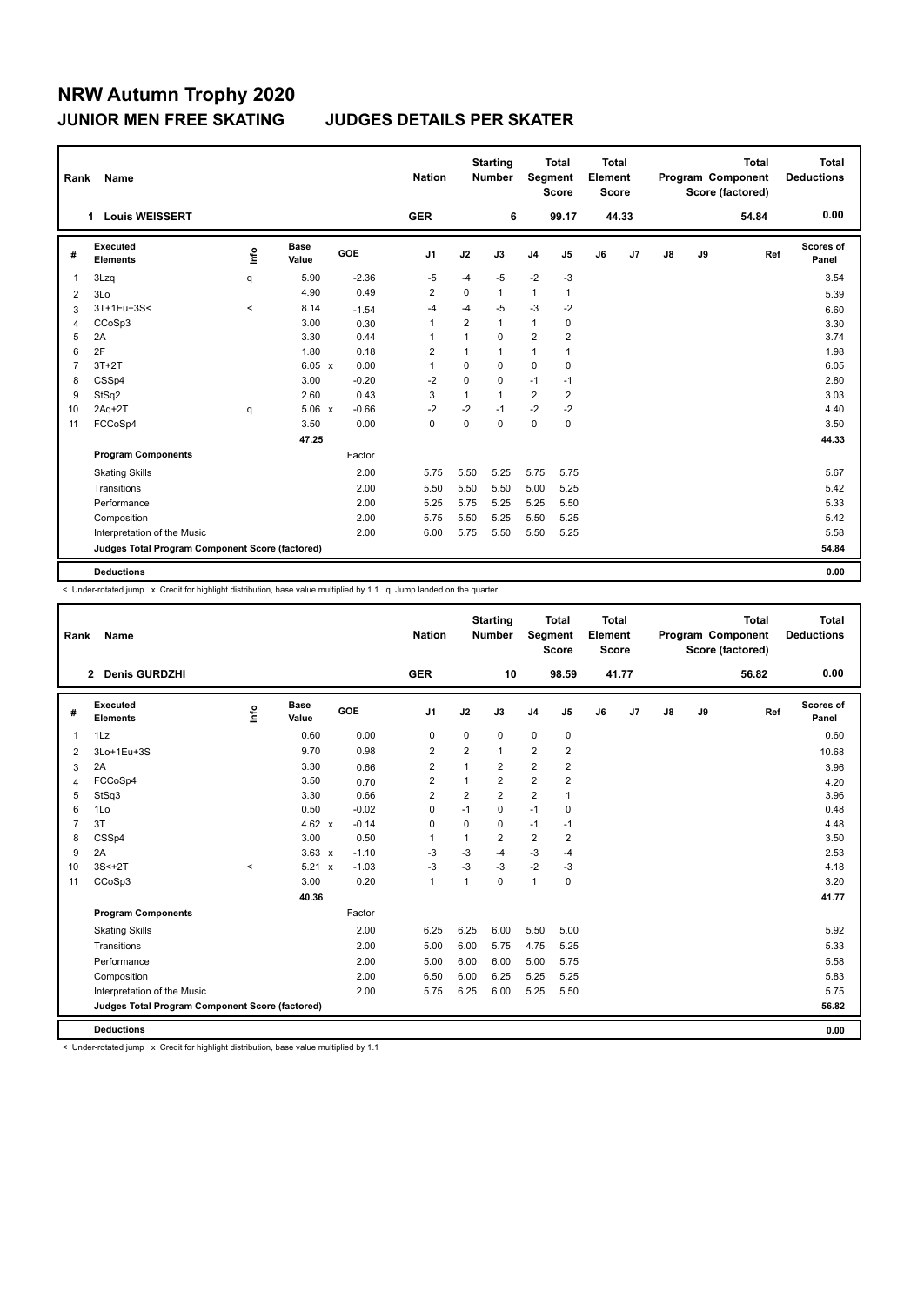| Rank           | Name                                            |      |                      |         | <b>Nation</b>  |                | <b>Starting</b><br><b>Number</b> | Segment        | <b>Total</b><br><b>Score</b> | <b>Total</b><br>Element<br><b>Score</b> |                |               |    | <b>Total</b><br>Program Component<br>Score (factored) | <b>Total</b><br><b>Deductions</b> |
|----------------|-------------------------------------------------|------|----------------------|---------|----------------|----------------|----------------------------------|----------------|------------------------------|-----------------------------------------|----------------|---------------|----|-------------------------------------------------------|-----------------------------------|
|                | <b>Arthur MAI</b><br>3                          |      |                      |         | <b>GER</b>     |                | 4                                |                | 95.52                        |                                         | 44.18          |               |    | 51.34                                                 | 0.00                              |
| #              | Executed<br><b>Elements</b>                     | lnfo | <b>Base</b><br>Value | GOE     | J <sub>1</sub> | J2             | J3                               | J <sub>4</sub> | J <sub>5</sub>               | J6                                      | J <sub>7</sub> | $\mathsf{J}8$ | J9 | Ref                                                   | Scores of<br>Panel                |
| $\overline{1}$ | $3T+2T$                                         |      | 5.50                 | 0.56    | $\overline{2}$ | $\mathbf{1}$   | $\mathbf{1}$                     | $\overline{2}$ | $\mathbf{1}$                 |                                         |                |               |    |                                                       | 6.06                              |
| 2              | 3Lz                                             |      | 5.90                 | $-0.20$ | $\Omega$       | $\Omega$       | 0                                | $-1$           | $-2$                         |                                         |                |               |    |                                                       | 5.70                              |
| 3              | 3S+1Eu+2F                                       |      | 6.60                 | 0.14    | 0              | 0              | 1                                | $\mathbf{1}$   | 0                            |                                         |                |               |    |                                                       | 6.74                              |
| 4              | FCSp4                                           |      | 3.20                 | 0.32    | $\mathbf{1}$   | $\mathbf 0$    | $\overline{2}$                   | $\mathbf{1}$   | 1                            |                                         |                |               |    |                                                       | 3.52                              |
| 5              | $3T+2T$                                         |      | 5.50                 | $-0.28$ | $-1$           | $-1$           | $-2$                             | 0              | 0                            |                                         |                |               |    |                                                       | 5.22                              |
| 6              | 3Lo                                             |      | 5.39 x               | 0.49    | $\mathbf 0$    | $\mathbf{1}$   | 1                                | $\mathbf{1}$   | $\mathbf{1}$                 |                                         |                |               |    |                                                       | 5.88                              |
| $\overline{7}$ | CCoSp3V                                         |      | 2.25                 | 0.00    | $\mathbf{1}$   | 0              | $\Omega$                         | 0              | 0                            |                                         |                |               |    |                                                       | 2.25                              |
| 8              | 2A                                              |      | $3.63 \times$        | 0.00    | 0              | 0              | 0                                | $\mathbf 0$    | 0                            |                                         |                |               |    |                                                       | 3.63                              |
| 9              | StSq2                                           |      | 2.60                 | 0.52    | 2              | $\overline{2}$ | $\overline{2}$                   | 3              | $\overline{2}$               |                                         |                |               |    |                                                       | 3.12                              |
| 10             | 3S<<                                            | <<   | $1.43 \times$        | $-0.61$ | $-5$           | $-5$           | $-4$                             | $-4$           | $-5$                         |                                         |                |               |    |                                                       | 0.82                              |
| 11             | CSSp1V                                          |      | 1.43                 | $-0.19$ | $-2$           | 0              | $-1$                             | $-1$           | $-2$                         |                                         |                |               |    |                                                       | 1.24                              |
|                |                                                 |      | 43.43                |         |                |                |                                  |                |                              |                                         |                |               |    |                                                       | 44.18                             |
|                | <b>Program Components</b>                       |      |                      | Factor  |                |                |                                  |                |                              |                                         |                |               |    |                                                       |                                   |
|                | <b>Skating Skills</b>                           |      |                      | 2.00    | 5.50           | 5.00           | 5.50                             | 5.00           | 5.00                         |                                         |                |               |    |                                                       | 5.17                              |
|                | Transitions                                     |      |                      | 2.00    | 5.00           | 4.75           | 5.75                             | 4.50           | 4.00                         |                                         |                |               |    |                                                       | 4.75                              |
|                | Performance                                     |      |                      | 2.00    | 5.75           | 5.25           | 6.00                             | 5.00           | 5.00                         |                                         |                |               |    |                                                       | 5.33                              |
|                | Composition                                     |      |                      | 2.00    | 5.75           | 5.00           | 5.50                             | 5.25           | 4.75                         |                                         |                |               |    |                                                       | 5.25                              |
|                | Interpretation of the Music                     |      |                      | 2.00    | 5.25           | 5.00           | 5.75                             | 5.25           | 4.50                         |                                         |                |               |    |                                                       | 5.17                              |
|                | Judges Total Program Component Score (factored) |      |                      |         |                |                |                                  |                |                              |                                         |                |               |    |                                                       | 51.34                             |
|                | <b>Deductions</b>                               |      |                      |         |                |                |                                  |                |                              |                                         |                |               |    |                                                       | 0.00                              |

<< Downgraded jump x Credit for highlight distribution, base value multiplied by 1.1

| Rank           | Name                                            |      |                      |            | <b>Nation</b>  |                | <b>Starting</b><br><b>Number</b> | Segment        | <b>Total</b><br><b>Score</b> | <b>Total</b><br>Element<br><b>Score</b> |       |               |    | <b>Total</b><br>Program Component<br>Score (factored) | <b>Total</b><br><b>Deductions</b> |
|----------------|-------------------------------------------------|------|----------------------|------------|----------------|----------------|----------------------------------|----------------|------------------------------|-----------------------------------------|-------|---------------|----|-------------------------------------------------------|-----------------------------------|
|                | 4 Leon KRAICZYK                                 |      |                      |            | <b>GER</b>     |                | $\overline{7}$                   |                | 94.27                        |                                         | 46.61 |               |    | 48.66                                                 | $-1.00$                           |
| #              | Executed<br><b>Elements</b>                     | Lnfo | <b>Base</b><br>Value | <b>GOE</b> | J <sub>1</sub> | J2             | J3                               | J <sub>4</sub> | J5                           | J6                                      | J7    | $\mathsf{J}8$ | J9 | Ref                                                   | Scores of<br>Panel                |
| $\mathbf{1}$   | $3T+3T$                                         |      | 8.40                 | 0.14       | $-1$           | 0              | 0                                | $\mathbf{1}$   | $\overline{\mathbf{c}}$      |                                         |       |               |    |                                                       | 8.54                              |
| 2              | $3S+2T$                                         |      | 5.60                 | 0.57       | 1              | $\Omega$       | 1                                | $\overline{2}$ | $\overline{2}$               |                                         |       |               |    |                                                       | 6.17                              |
| 3              | 2A+2T+2Lo                                       |      | 6.30                 | 0.00       | 0              | 0              | 0                                | 0              | 0                            |                                         |       |               |    |                                                       | 6.30                              |
| 4              | FCSp3                                           |      | 2.80                 | $-0.19$    | -2             | 0              | 0                                | 0              | $-2$                         |                                         |       |               |    |                                                       | 2.61                              |
| 5              | 3S                                              |      | 4.30                 | 0.00       | 0              | $\Omega$       | 0                                | $\mathbf 0$    | 0                            |                                         |       |               |    |                                                       | 4.30                              |
| 6              | 2Lz!                                            | ı    | $2.31 \times$        | $-0.21$    | $-2$           | $-1$           | 0                                | $-1$           | $-1$                         |                                         |       |               |    |                                                       | 2.10                              |
| $\overline{7}$ | StSq3                                           |      | 3.30                 | 0.00       | $\Omega$       | $\Omega$       | 0                                | $\Omega$       | 0                            |                                         |       |               |    |                                                       | 3.30                              |
| 8              | 2Lz!                                            | ı    | 2.31 x               | $-0.14$    | -1             | $-1$           | 0                                | $\pmb{0}$      | $-1$                         |                                         |       |               |    |                                                       | 2.17                              |
| 9              | 2A                                              |      | $3.63 \times$        | 0.22       | $\overline{2}$ | $\Omega$       | 0                                | $\mathbf{1}$   | 1                            |                                         |       |               |    |                                                       | 3.85                              |
| 10             | CSSp4                                           |      | 3.00                 | 0.30       | $\overline{2}$ | 1              | 1                                | $\overline{1}$ | 1                            |                                         |       |               |    |                                                       | 3.30                              |
| 11             | CCoSp4                                          |      | 3.50                 | 0.47       | $\overline{2}$ | $\overline{1}$ | 1                                | $\overline{1}$ | $\overline{2}$               |                                         |       |               |    |                                                       | 3.97                              |
|                |                                                 |      | 45.45                |            |                |                |                                  |                |                              |                                         |       |               |    |                                                       | 46.61                             |
|                | <b>Program Components</b>                       |      |                      | Factor     |                |                |                                  |                |                              |                                         |       |               |    |                                                       |                                   |
|                | <b>Skating Skills</b>                           |      |                      | 2.00       | 5.25           | 5.50           | 5.00                             | 5.00           | 5.00                         |                                         |       |               |    |                                                       | 5.08                              |
|                | Transitions                                     |      |                      | 2.00       | 4.75           | 5.00           | 4.75                             | 4.25           | 4.00                         |                                         |       |               |    |                                                       | 4.58                              |
|                | Performance                                     |      |                      | 2.00       | 4.75           | 5.25           | 4.75                             | 5.00           | 5.25                         |                                         |       |               |    |                                                       | 5.00                              |
|                | Composition                                     |      |                      | 2.00       | 5.25           | 5.25           | 5.00                             | 4.75           | 4.50                         |                                         |       |               |    |                                                       | 5.00                              |
|                | Interpretation of the Music                     |      |                      | 2.00       | 4.25           | 5.00           | 4.75                             | 4.75           | 4.50                         |                                         |       |               |    |                                                       | 4.67                              |
|                | Judges Total Program Component Score (factored) |      |                      |            |                |                |                                  |                |                              |                                         |       |               |    |                                                       | 48.66                             |
|                | <b>Deductions</b>                               |      | Time violation:      | $-1.00$    |                |                |                                  |                |                              |                                         |       |               |    |                                                       | $-1.00$                           |

x Credit for highlight distribution, base value multiplied by 1.1 ! Not clear edge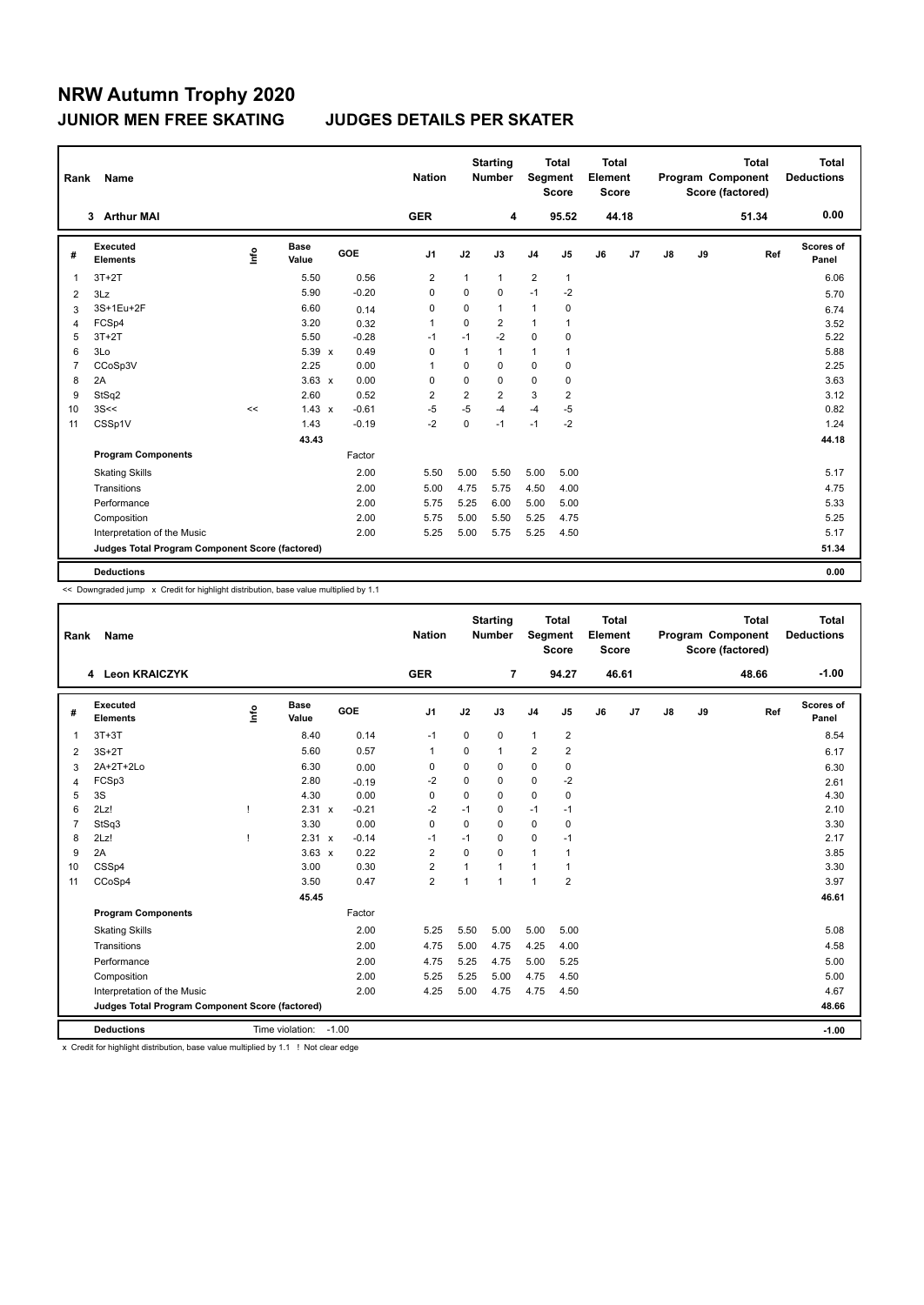| Rank           | Name                                            |         |                      |            | <b>Nation</b>  |              | <b>Starting</b><br><b>Number</b> | Segment        | Total<br><b>Score</b> | Total<br>Element<br><b>Score</b> |       |               |    | <b>Total</b><br>Program Component<br>Score (factored) | Total<br><b>Deductions</b> |
|----------------|-------------------------------------------------|---------|----------------------|------------|----------------|--------------|----------------------------------|----------------|-----------------------|----------------------------------|-------|---------------|----|-------------------------------------------------------|----------------------------|
|                | 5 Davide CALDERARI                              |         |                      |            | <b>GER</b>     |              | 5                                |                | 88.13                 |                                  | 41.31 |               |    | 49.82                                                 | $-3.00$                    |
| #              | <b>Executed</b><br><b>Elements</b>              | ١nf٥    | <b>Base</b><br>Value | <b>GOE</b> | J <sub>1</sub> | J2           | J3                               | J <sub>4</sub> | J <sub>5</sub>        | J6                               | J7    | $\mathsf{J}8$ | J9 | Ref                                                   | Scores of<br>Panel         |
| 1              | 2A                                              |         | 3.30                 | 0.44       | $\mathbf{1}$   | $\mathbf{1}$ | $\mathbf{1}$                     | 2              | $\overline{2}$        |                                  |       |               |    |                                                       | 3.74                       |
| 2              | 3Lz<                                            | $\,<$   | 4.72                 | $-2.36$    | $-5$           | $-5$         | $-5$                             | $-5$           | $-5$                  |                                  |       |               |    |                                                       | 2.36                       |
| 3              | 3F<                                             | $\,<\,$ | 4.24                 | $-2.12$    | $-5$           | $-5$         | $-5$                             | $-5$           | $-5$                  |                                  |       |               |    |                                                       | 2.12                       |
| $\overline{4}$ | FCSp3                                           |         | 2.80                 | 0.00       | $-2$           | $\Omega$     | $\mathbf 0$                      | $\mathbf{1}$   | 0                     |                                  |       |               |    |                                                       | 2.80                       |
| 5              | $3T+2T$                                         |         | 5.50                 | 0.42       | $\overline{2}$ | 1            | $\mathbf{1}$                     | 1              | 1                     |                                  |       |               |    |                                                       | 5.92                       |
| 6              | 3Lo<                                            | $\,<$   | 4.31 $\times$        | $-1.96$    | $-5$           | $-5$         | $-5$                             | $-5$           | $-5$                  |                                  |       |               |    |                                                       | 2.35                       |
| $\overline{7}$ | 3S+1Eu+2S                                       |         | 6.71<br>$\mathsf{x}$ | 0.00       | 0              | $\mathbf 0$  | $-1$                             | $\mathbf 0$    | 0                     |                                  |       |               |    |                                                       | 6.71                       |
| 8              | CCoSp4                                          |         | 3.50                 | 0.00       | 0              | $\Omega$     | 0                                | $\mathbf 0$    | 0                     |                                  |       |               |    |                                                       | 3.50                       |
| 9              | StSq3                                           |         | 3.30                 | 0.33       | $\overline{1}$ | 1            | $\Omega$                         | $\mathbf{1}$   | 1                     |                                  |       |               |    |                                                       | 3.63                       |
| 10             | $2A+2T$                                         |         | 5.06 x               | 0.22       | $\overline{1}$ | $\mathbf{1}$ | $\Omega$                         | $\overline{2}$ | 0                     |                                  |       |               |    |                                                       | 5.28                       |
| 11             | CSSp4                                           |         | 3.00                 | $-0.10$    | $-1$           | $\mathbf 0$  | $-1$                             | $\overline{2}$ | $\mathbf 0$           |                                  |       |               |    |                                                       | 2.90                       |
|                |                                                 |         | 46.44                |            |                |              |                                  |                |                       |                                  |       |               |    |                                                       | 41.31                      |
|                | <b>Program Components</b>                       |         |                      | Factor     |                |              |                                  |                |                       |                                  |       |               |    |                                                       |                            |
|                | <b>Skating Skills</b>                           |         |                      | 2.00       | 5.25           | 5.25         | 4.75                             | 5.25           | 5.25                  |                                  |       |               |    |                                                       | 5.25                       |
|                | Transitions                                     |         |                      | 2.00       | 5.25           | 4.75         | 5.00                             | 4.50           | 4.75                  |                                  |       |               |    |                                                       | 4.83                       |
|                | Performance                                     |         |                      | 2.00       | 4.75           | 4.75         | 4.75                             | 4.75           | 4.75                  |                                  |       |               |    |                                                       | 4.75                       |
|                | Composition                                     |         |                      | 2.00       | 5.50           | 5.00         | 5.00                             | 5.00           | 4.75                  |                                  |       |               |    |                                                       | 5.00                       |
|                | Interpretation of the Music                     |         |                      | 2.00       | 5.50           | 5.00         | 5.25                             | 5.00           | 4.50                  |                                  |       |               |    |                                                       | 5.08                       |
|                | Judges Total Program Component Score (factored) |         |                      |            |                |              |                                  |                |                       |                                  |       |               |    |                                                       | 49.82                      |
|                | <b>Deductions</b>                               |         | Falls:               | $-3.00$    |                |              |                                  |                |                       |                                  |       |               |    |                                                       | $-3.00$                    |

< Under-rotated jump x Credit for highlight distribution, base value multiplied by 1.1

| Rank           | <b>Name</b>                                     |      |                      |         | <b>Nation</b>  |          | <b>Starting</b><br><b>Number</b> | Segment        | <b>Total</b><br><b>Score</b> | <b>Total</b><br>Element<br><b>Score</b> |       |               |    | <b>Total</b><br>Program Component<br>Score (factored) | <b>Total</b><br><b>Deductions</b> |
|----------------|-------------------------------------------------|------|----------------------|---------|----------------|----------|----------------------------------|----------------|------------------------------|-----------------------------------------|-------|---------------|----|-------------------------------------------------------|-----------------------------------|
|                | <b>Noah BODENSTEIN</b><br>6                     |      |                      |         | <b>SUI</b>     |          | 3                                |                | 85.50                        |                                         | 40.82 |               |    | 45.68                                                 | $-1.00$                           |
| #              | Executed<br><b>Elements</b>                     | lnfo | <b>Base</b><br>Value | GOE     | J <sub>1</sub> | J2       | J3                               | J <sub>4</sub> | J5                           | J6                                      | J7    | $\mathsf{J}8$ | J9 | Ref                                                   | Scores of<br>Panel                |
| $\overline{1}$ | $3F!q+2T$                                       |      | 6.60                 | $-0.88$ | $-3$           | $-3$     | $-1$                             | $-1$           | $-1$                         |                                         |       |               |    |                                                       | 5.72                              |
| 2              | 3Lo+2Lo                                         |      | 6.60                 | $-0.49$ | $-1$           | $-1$     | $-1$                             | 0              | $-1$                         |                                         |       |               |    |                                                       | 6.11                              |
| 3              | 2Lz                                             |      | 2.10                 | 0.00    | 0              | 0        | 0                                | $-1$           | 0                            |                                         |       |               |    |                                                       | 2.10                              |
| 4              | 3Loq                                            | q    | 4.90                 | $-0.98$ | -2             | $-2$     | $-2$                             | $-2$           | $-2$                         |                                         |       |               |    |                                                       | 3.92                              |
| 5              | FCSp3                                           |      | 2.80                 | $-0.09$ | $\mathbf 0$    | $\Omega$ | 0                                | $-1$           | $-2$                         |                                         |       |               |    |                                                       | 2.71                              |
| 6              | $2A+2T$                                         |      | $5.06 \times$        | $-1.65$ | -5             | $-5$     | $-5$                             | $-5$           | $-5$                         |                                         |       |               |    |                                                       | 3.41                              |
| $\overline{7}$ | StSq3                                           |      | 3.30                 | $-0.11$ | $-1$           | $\Omega$ | $\Omega$                         | $-1$           | $\overline{2}$               |                                         |       |               |    |                                                       | 3.19                              |
| 8              | 3Sq                                             | q    | 4.73 $\times$        | $-0.72$ | $-2$           | $-2$     | $-1$                             | $-1$           | $-2$                         |                                         |       |               |    |                                                       | 4.01                              |
| 9              | 3T                                              |      | 4.62 $x$             | $-0.14$ | $-1$           | $\Omega$ | $\Omega$                         | 0              | $-1$                         |                                         |       |               |    |                                                       | 4.48                              |
| 10             | CCoSp4                                          |      | 3.50                 | 0.00    | 0              | $\Omega$ | $\Omega$                         | $\mathbf{1}$   | 0                            |                                         |       |               |    |                                                       | 3.50                              |
| 11             | CSSp2V                                          |      | 1.73                 | $-0.06$ | $-1$           | $\Omega$ | $\Omega$                         | $-1$           | $\Omega$                     |                                         |       |               |    |                                                       | 1.67                              |
|                |                                                 |      | 45.94                |         |                |          |                                  |                |                              |                                         |       |               |    |                                                       | 40.82                             |
|                | <b>Program Components</b>                       |      |                      | Factor  |                |          |                                  |                |                              |                                         |       |               |    |                                                       |                                   |
|                | <b>Skating Skills</b>                           |      |                      | 2.00    | 5.00           | 4.75     | 4.75                             | 4.75           | 4.50                         |                                         |       |               |    |                                                       | 4.75                              |
|                | Transitions                                     |      |                      | 2.00    | 4.50           | 4.25     | 4.50                             | 4.00           | 4.50                         |                                         |       |               |    |                                                       | 4.42                              |
|                | Performance                                     |      |                      | 2.00    | 4.50           | 4.50     | 4.50                             | 4.25           | 5.25                         |                                         |       |               |    |                                                       | 4.50                              |
|                | Composition                                     |      |                      | 2.00    | 5.50           | 4.25     | 4.75                             | 4.25           | 5.00                         |                                         |       |               |    |                                                       | 4.67                              |
|                | Interpretation of the Music                     |      |                      | 2.00    | 4.75           | 4.25     | 4.50                             | 4.25           | 5.00                         |                                         |       |               |    |                                                       | 4.50                              |
|                | Judges Total Program Component Score (factored) |      |                      |         |                |          |                                  |                |                              |                                         |       |               |    |                                                       | 45.68                             |
|                | <b>Deductions</b>                               |      | Falls:               | $-1.00$ |                |          |                                  |                |                              |                                         |       |               |    |                                                       | $-1.00$                           |

x Credit for highlight distribution, base value multiplied by 1.1 ! Not clear edge q Jump landed on the quarter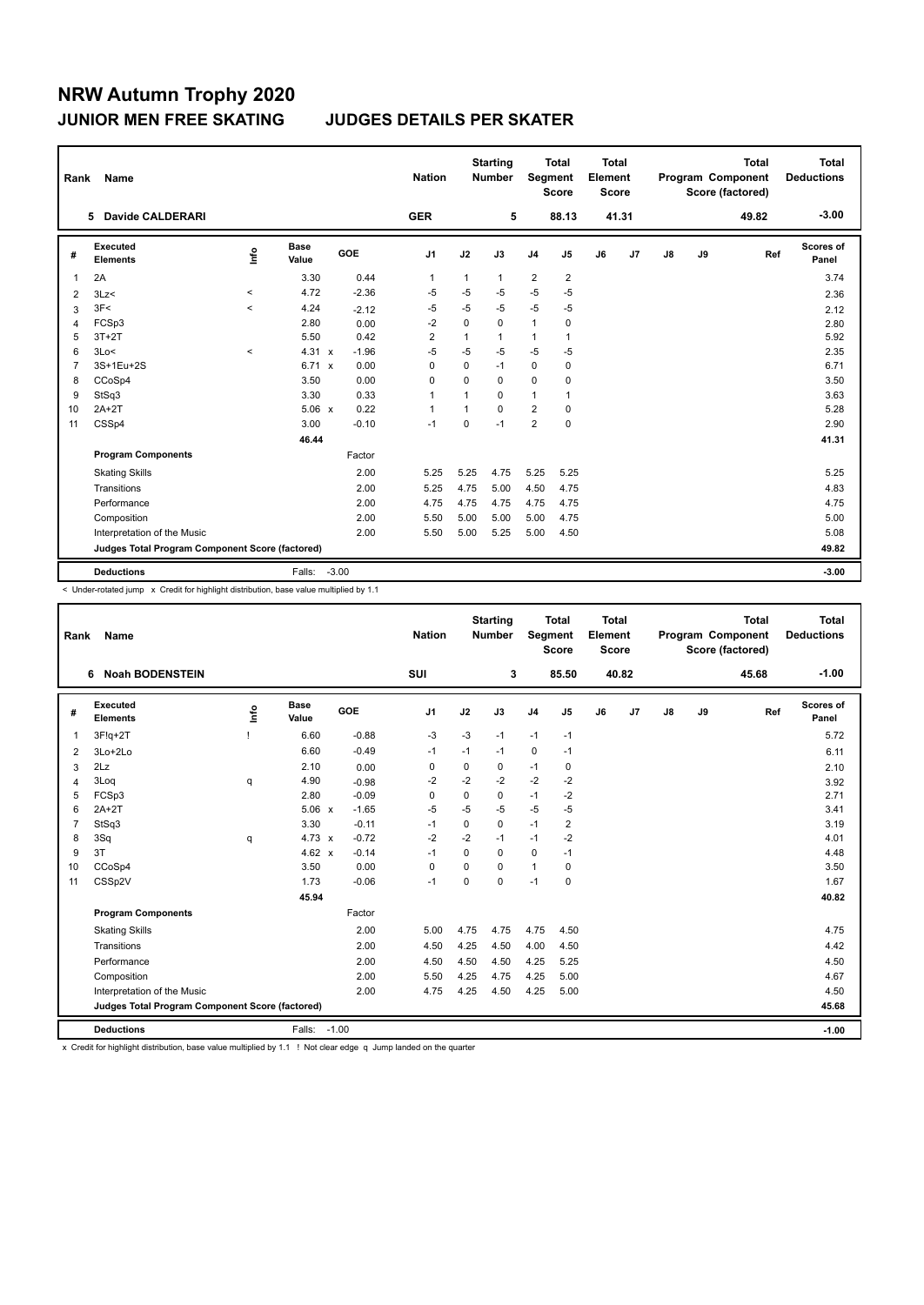| Rank           | <b>Name</b>                                     |         |                      |         | <b>Nation</b>  |          | <b>Starting</b><br><b>Number</b> | Segment        | <b>Total</b><br>Score | <b>Total</b><br>Element<br><b>Score</b> |       |               |    | <b>Total</b><br><b>Program Component</b><br>Score (factored) | <b>Total</b><br><b>Deductions</b> |
|----------------|-------------------------------------------------|---------|----------------------|---------|----------------|----------|----------------------------------|----------------|-----------------------|-----------------------------------------|-------|---------------|----|--------------------------------------------------------------|-----------------------------------|
|                | <b>Florian PASCHKE</b><br>7                     |         |                      |         | <b>GER</b>     |          | 9                                |                | 84.51                 |                                         | 37.51 |               |    | 48.00                                                        | $-1.00$                           |
| #              | Executed<br><b>Elements</b>                     | lnfo    | <b>Base</b><br>Value | GOE     | J <sub>1</sub> | J2       | J3                               | J <sub>4</sub> | J <sub>5</sub>        | J6                                      | J7    | $\mathsf{J}8$ | J9 | Ref                                                          | Scores of<br>Panel                |
| 1              | $3Lz!+2T$                                       |         | 7.20                 | 0.00    | 0              | $-1$     | 0                                | $\pmb{0}$      | 0                     |                                         |       |               |    |                                                              | 7.20                              |
| 2              | 3T                                              |         | 4.20                 | 0.28    | 0              | 0        | 0                                | $\overline{2}$ | 2                     |                                         |       |               |    |                                                              | 4.48                              |
| 3              | 3S                                              |         | 4.30                 | $-2.15$ | $-5$           | -5       | $-5$                             | $-5$           | -5                    |                                         |       |               |    |                                                              | 2.15                              |
| 4              | 3F                                              |         | 5.30                 | $-1.94$ | $-4$           | $-2$     | $-4$                             | $-3$           | $-4$                  |                                         |       |               |    |                                                              | 3.36                              |
| 5              | FCSp4                                           |         | 3.20                 | 0.11    | $\mathbf{1}$   | 0        | $\Omega$                         | $\mathbf{1}$   | 0                     |                                         |       |               |    |                                                              | 3.31                              |
| 6              | 3Lz!                                            | J.      | $6.49 \times$        | $-0.59$ | $-2$           | $-1$     | $-1$                             | $-1$           | $-1$                  |                                         |       |               |    |                                                              | 5.90                              |
| $\overline{7}$ | 2A+1Eu<<+SEQ+2T*                                | $\star$ | 2.90 x               | $-1.54$ | $-5$           | $-5$     | $-5$                             | $-4$           | $-2$                  |                                         |       |               |    |                                                              | 1.36                              |
| 8              | 2Aq                                             | q       | $3.63 \times$        | $-1.65$ | $-5$           | $-5$     | $-5$                             | $-3$           | $-5$                  |                                         |       |               |    |                                                              | 1.98                              |
| 9              | CSS <sub>p2</sub>                               |         | 2.30                 | 0.00    | $-1$           | $\Omega$ | $\Omega$                         | 0              | 0                     |                                         |       |               |    |                                                              | 2.30                              |
| 10             | StSq3                                           |         | 3.30                 | $-0.33$ | $-1$           | $-1$     | $-1$                             | $-1$           | $-1$                  |                                         |       |               |    |                                                              | 2.97                              |
| 11             | CCoSp2                                          |         | 2.50                 | 0.00    | $\overline{2}$ | $\Omega$ | 0                                | $\mathbf 0$    | 0                     |                                         |       |               |    |                                                              | 2.50                              |
|                |                                                 |         | 45.32                |         |                |          |                                  |                |                       |                                         |       |               |    |                                                              | 37.51                             |
|                | <b>Program Components</b>                       |         |                      | Factor  |                |          |                                  |                |                       |                                         |       |               |    |                                                              |                                   |
|                | <b>Skating Skills</b>                           |         |                      | 2.00    | 5.50           | 5.75     | 5.25                             | 5.00           | 4.50                  |                                         |       |               |    |                                                              | 5.25                              |
|                | Transitions                                     |         |                      | 2.00    | 4.00           | 5.25     | 5.00                             | 4.50           | 4.25                  |                                         |       |               |    |                                                              | 4.58                              |
|                | Performance                                     |         |                      | 2.00    | 4.50           | 5.50     | 4.75                             | 4.50           | 4.75                  |                                         |       |               |    |                                                              | 4.67                              |
|                | Composition                                     |         |                      | 2.00    | 5.25           | 5.25     | 5.00                             | 4.75           | 4.25                  |                                         |       |               |    |                                                              | 5.00                              |
|                | Interpretation of the Music                     |         |                      | 2.00    | 4.25           | 5.00     | 4.75                             | 4.50           | 4.00                  |                                         |       |               |    |                                                              | 4.50                              |
|                | Judges Total Program Component Score (factored) |         |                      |         |                |          |                                  |                |                       |                                         |       |               |    |                                                              | 48.00                             |
|                | <b>Deductions</b>                               |         | Falls:               | $-1.00$ |                |          |                                  |                |                       |                                         |       |               |    |                                                              | $-1.00$                           |

<< Downgraded jump \* Invalid element x Credit for highlight distribution, base value multiplied by 1.1 ! Not clear edge q Jump landed on the quarter

| Rank           | Name                                            |                                  |                      |            | <b>Nation</b>  |                | <b>Starting</b><br><b>Number</b> | <b>Segment</b> | <b>Total</b><br><b>Score</b> | Total<br>Element<br><b>Score</b> |       |               |    | <b>Total</b><br>Program Component<br>Score (factored) | <b>Total</b><br><b>Deductions</b> |
|----------------|-------------------------------------------------|----------------------------------|----------------------|------------|----------------|----------------|----------------------------------|----------------|------------------------------|----------------------------------|-------|---------------|----|-------------------------------------------------------|-----------------------------------|
|                | Naoki ROSSI<br>8                                |                                  |                      |            | SUI            |                | 8                                |                | 83.22                        |                                  | 37.38 |               |    | 48.84                                                 | $-3.00$                           |
| #              | Executed<br><b>Elements</b>                     | $\mathop{\mathsf{Irr}}\nolimits$ | <b>Base</b><br>Value | <b>GOE</b> | J <sub>1</sub> | J2             | J3                               | J <sub>4</sub> | J <sub>5</sub>               | J6                               | J7    | $\mathsf{J}8$ | J9 | Ref                                                   | Scores of<br>Panel                |
| 1              | 2A                                              |                                  | 3.30                 | 0.33       | 2              | 0              | $\mathbf{1}$                     | $\mathbf{1}$   | $\mathbf{1}$                 |                                  |       |               |    |                                                       | 3.63                              |
| 2              | $2Lz + 3T <$                                    | $\,<\,$                          | 5.46                 | $-0.90$    | $-2$           | $-3$           | $-2$                             | $-3$           | $-3$                         |                                  |       |               |    |                                                       | 4.56                              |
| 3              | $3F$ $<$                                        | $\prec$                          | 4.24                 | $-2.12$    | -5             | $-5$           | $-5$                             | $-5$           | -5                           |                                  |       |               |    |                                                       | 2.12                              |
| 4              | StSq3                                           |                                  | 3.30                 | 0.44       | 3              | 1              | $\mathbf{1}$                     | $\overline{2}$ | 0                            |                                  |       |               |    |                                                       | 3.74                              |
| 5              | CSSp3                                           |                                  | 2.60                 | 0.43       | 0              | $\overline{2}$ | $\mathbf{1}$                     | 3              | 2                            |                                  |       |               |    |                                                       | 3.03                              |
| 6              | 3Lz                                             | $\,<\,$                          | 4.72                 | $-2.36$    | $-5$           | $-5$           | $-5$                             | $-5$           | $-5$                         |                                  |       |               |    |                                                       | 2.36                              |
| $\overline{7}$ | 3Sq+1T+2T                                       | q                                | 6.60 x               | $-1.29$    | $-3$           | $-3$           | $-4$                             | $-3$           | $-2$                         |                                  |       |               |    |                                                       | 5.31                              |
| 8              | 3S<                                             | $\prec$                          | $3.78 \times$        | $-1.72$    | $-5$           | $-5$           | $-5$                             | $-5$           | $-5$                         |                                  |       |               |    |                                                       | 2.06                              |
| 9              | $2A+2T$                                         |                                  | 5.06 x               | $-0.11$    | $\Omega$       | $\Omega$       | $-1$                             | $\mathbf 0$    | $-1$                         |                                  |       |               |    |                                                       | 4.95                              |
| 10             | FCSp3                                           |                                  | 2.80                 | 0.19       | 0              |                | $\mathbf{1}$                     | $\mathbf{1}$   | $-2$                         |                                  |       |               |    |                                                       | 2.99                              |
| 11             | CCoSp4V                                         |                                  | 2.63                 | 0.00       | $\mathbf 0$    | $\Omega$       | $\overline{2}$                   | $\mathbf 0$    | $\mathbf 0$                  |                                  |       |               |    |                                                       | 2.63                              |
|                |                                                 |                                  | 44.49                |            |                |                |                                  |                |                              |                                  |       |               |    |                                                       | 37.38                             |
|                | <b>Program Components</b>                       |                                  |                      | Factor     |                |                |                                  |                |                              |                                  |       |               |    |                                                       |                                   |
|                | <b>Skating Skills</b>                           |                                  |                      | 2.00       | 5.50           | 5.25           | 5.25                             | 5.25           | 4.50                         |                                  |       |               |    |                                                       | 5.25                              |
|                | Transitions                                     |                                  |                      | 2.00       | 5.00           | 4.50           | 5.00                             | 4.75           | 3.75                         |                                  |       |               |    |                                                       | 4.75                              |
|                | Performance                                     |                                  |                      | 2.00       | 4.00           | 4.75           | 4.50                             | 4.75           | 4.25                         |                                  |       |               |    |                                                       | 4.50                              |
|                | Composition                                     |                                  |                      | 2.00       | 5.75           | 5.00           | 5.50                             | 5.00           | 4.00                         |                                  |       |               |    |                                                       | 5.17                              |
|                | Interpretation of the Music                     |                                  |                      | 2.00       | 5.25           | 4.75           | 4.75                             | 4.75           | 4.00                         |                                  |       |               |    |                                                       | 4.75                              |
|                | Judges Total Program Component Score (factored) |                                  |                      |            |                |                |                                  |                |                              |                                  |       |               |    |                                                       | 48.84                             |
|                | <b>Deductions</b>                               |                                  | Falls:               | $-3.00$    |                |                |                                  |                |                              |                                  |       |               |    |                                                       | $-3.00$                           |

< Under-rotated jump x Credit for highlight distribution, base value multiplied by 1.1 ! Not clear edge q Jump landed on the quarter